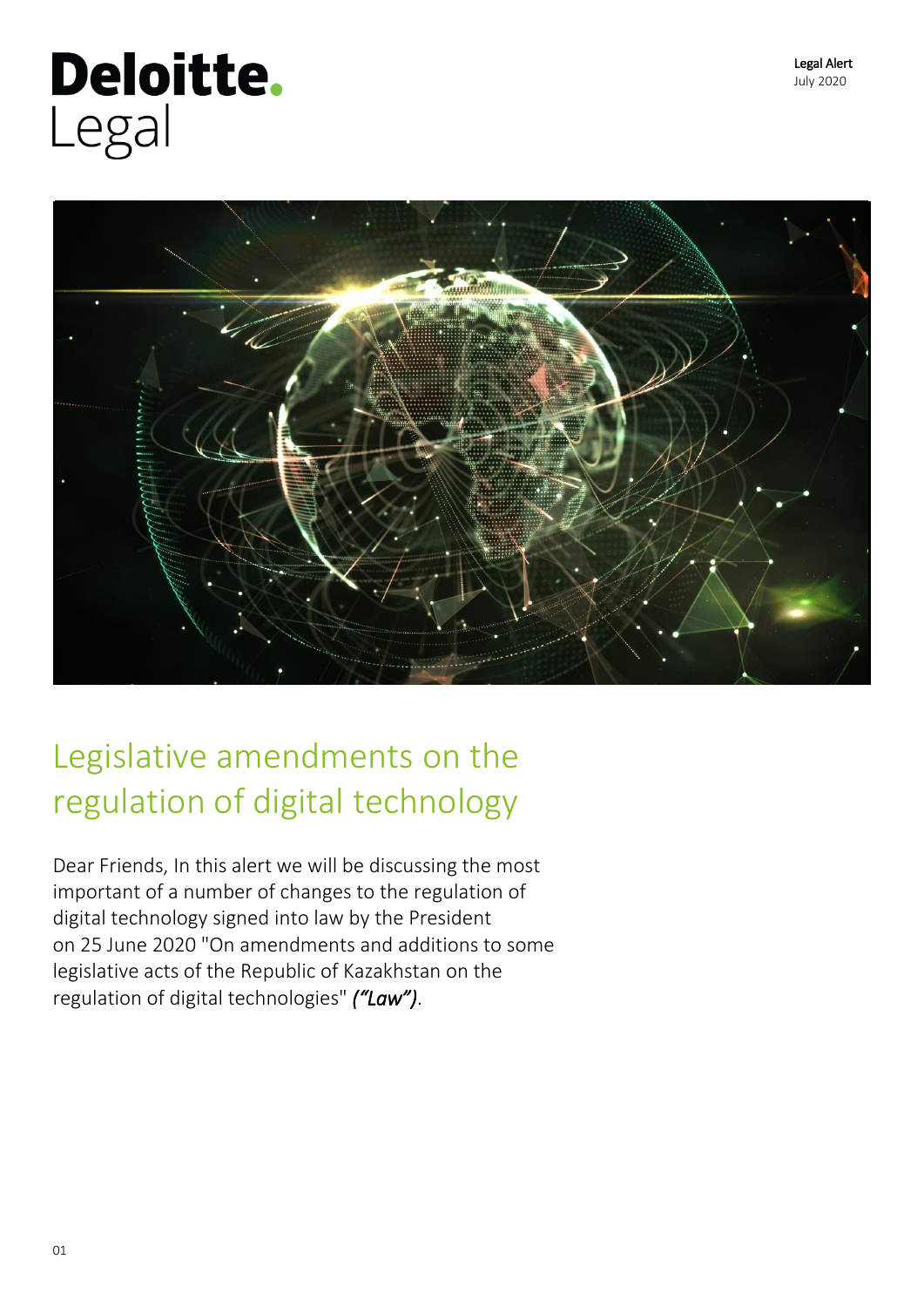#### Digital assets

The term "digital assets" has been introduced to mean property, excluding financial instruments, created in digital form using cryptography and computer tools, and electronic and digital forms of certifying property rights. Digital assets are not a means of payment and can be either secured or unsecured.

Secured digital assets include digital tokens and other digital assets used to certify property rights to goods and/or services issued (provided) by the entity that issued the secured digital asset. The types of secured digital assets, as well as the rights certified by digital tokens, are established by the entity issuing the digital token in the manner prescribed by Kazakhstan law.

Unsecured digital assets include digital tokens received as a reward for supporting blockchain consensus in the manner prescribed by Kazakhstan law.

The right to a digital asset is certified by the entity person issuing the digital asset making a record in the blockchain on a specific data platform.

#### Recognition of foreign electronic signatures ("EDS")

With the new Law, foreign EDS are now recognised in Kazakhstan when:

- 1) the authenticity of a foreign EDS is verified by a trusted third party of Kazakhstan;
- 2) the person signing an electronic document is the rightful owner of a closed foreign EDS key;
- 3) the foreign EDS is used in accordance with information specified in its registration certificate;
- 4) it has been formed using an EDS of a foreign certification centre registered in a trusted third party of Kazakhstan, or a foreign certification centre registered in a trusted third party of a foreign country registered in a trusted third party of Kazakhstan.

Prior to the amendments, foreign EDS were recognised in Kazakhstan in accordance with ratified international treaties, after the registration of foreign certification centres in a trusted third party of Kazakhstan or the registration of trusted third parties of foreign countries in a trusted third party of Kazakhstan.

#### Personal data

The new Law amended Law No. 94-V dated 21 May 2013 On Personal Data and its Protection by appointing the Ministry of Digital Development, Innovation and the Aerospace Industry as the authorised body for the protection of personal data.

Secondly, a requirement has been introduced limiting the processing of personal data to achieving specific, predetermined and legitimate goals. Personal data whose content does not relate to the goals of it being processed should not be processed.

Thirdly, new obligations have been introduced for personal data owners and/or operators requiring them to provide the subject or a legal representative with the opportunity to review their own personal data. If the owner and/or operator is a legal entity, then a person responsible for organising the processing of personal data should be appointed to:

- 1. implement internal controls to ensure personal data owners and/or operators and their employees comply with the Kazakhstan personal data law, including the requirements to protect personal data;
- 2. ensure personal data owners and/or operators are aware of the provisions of Kazakhstan personal data law with respect to personal data processing and the requirements for protecting personal data;
- 3. monitor the reception and processing of requests from owners or their legal representatives.

Fourthly, a "personal data security service" has been introduced to provide data interaction between owners and/or operators with the subject. Personal data subjects can used the service, to allow the collection and/or processing of personal data.

Fifthly, voluntary cyber insurance has been introduced to compensate for property damage caused to subjects, owners and/or operators or third parties.

#### Private Venture Investors

Article 251-1 of the Entrepreneurial Code dated 29 October 2015 now includes a concept of "private venture investors", who are individuals providing venture financing and expert support for start-up companies.